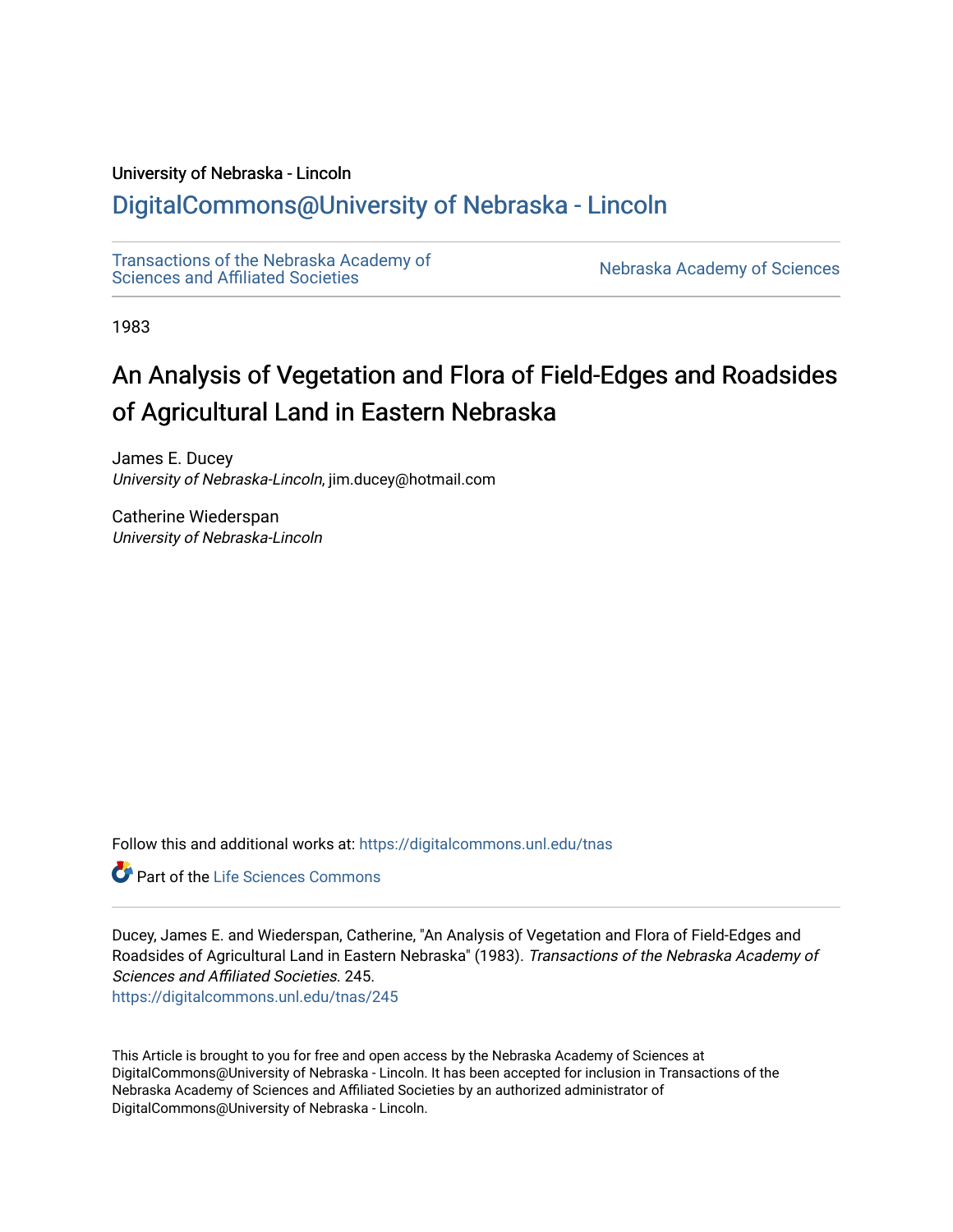*1983. Transactions of the Nebraska Academy of Sciences,* XI: 19-25.

## **BIOLOGICAL AND MEDICAL SCIENCES**

# AN ANALYSIS OF THE VEGETATION AND FLORA OF FIELD-EDGES AND ROADSIDES OF AGRICULTURAL LAND

#### IN EASTERN NEBRASKA

James Ducey\* and Catherine Wiederspan

Department of Forestry, Fisheries and Wildlife University of Nebraska-Lincoln Lincoln, Nebraska 68583-0819

Five hundred sixty-seven hectares of agricultural cropland in eastcentral Nebraska were sampled during a vegetative analysis and botanical survey in the summer of 1979. One hundred eighteen species of plants in 39 families were recorded. The number of species recorded in the various edge-areas sampled ranged from six to 34. The differences noted were that species composition varied and some plants were present in small numbers in some areas and absent or undetected in others. Differences could be attributed to variations in slope, soil characteristics, and management of the areas sampled.

t t t

Although cropland agriculture comprises the predominant land use in many areas of eastern Nebraska, there has been little analysis of the plants that are found on farmland. Farms have roadside and irrigation ditches, grass waterways, and fence lines as well as pastures that are areas of permanent vegetative cover.

To evaluate some of the characteristics of the flora of agricultural land, a vegetative analysis and botanical survey was conducted on three east-central Nebraska farms. Plants were examined as a part of the habitat analysis for a comparison of the biological communities of an organic and a conventional farm.

The area studied is agricultural land on the Platte River flood plain 6.4 km north and 3.2 km west of Valley, Douglas County. Soils there are of the Gibbon-Eudora-Wabash association made up primarily of silt and clay with a wide range of moisture drainage. Differences in land topography are slight as the area is nearly flat. Two sections of land were north of Nebraska Highway 36 (Sec. 3 and 4, T. 16 N., R. 9 E.) and a small part ( $N\frac{1}{2}$  Sec. 10) south of the highway. Three farms comprising 567 ha were systematically surveyed. The greatest number of hectares was devoted to corn production while alfalfa, oats, rye, soybeans, and wheat were other crops produced (Fig. 1). In addition to cropland there was a coolseason grass pasture on the organic farm. The pasture was grazed by 80 cattle during the study period. It was also burned during the spring of 1979.



FIGURE 1. Crop type and edge sample area identification numbers of agricultural land studied in east-central Nebraska.

<sup>\*,</sup>Current address: Department of Biology, 114 Allwine Hall, University of Nebraska at Omaha, Omaha, Nebraska 68182.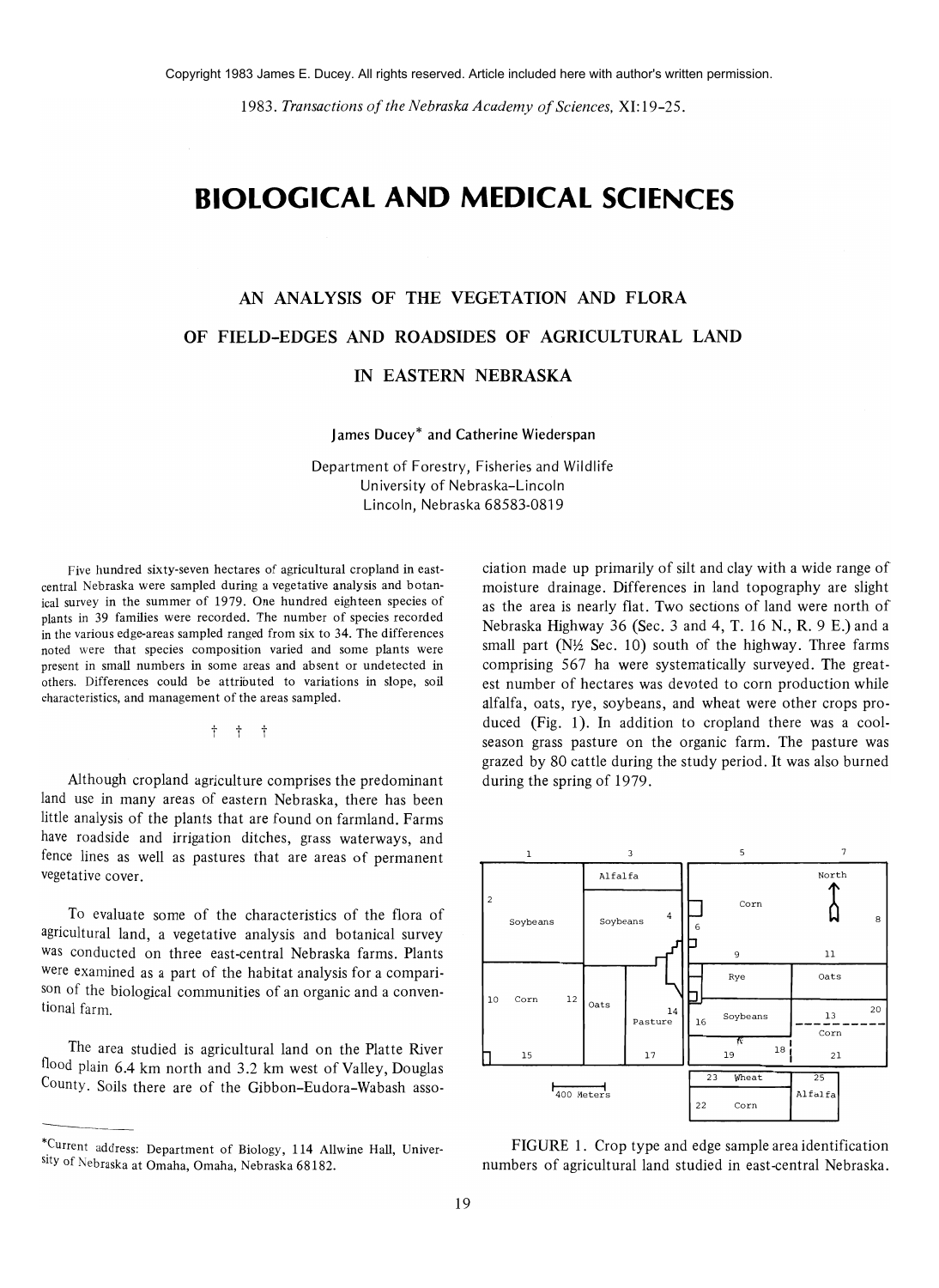#### 20 J. Ducey and C. Wiederspan

There were several differences in management noted on the farms. One farmer mowed frequently during the growing season while another mowed only some areas and with less frequency. The use of herbicide was another difference. Drift from field applications was noted to have an effect on plants growing adjacent to the area of application. Also, one ditch showed signs of having been burned in 1978.

#### **METHODS**

Field work took place from May through August of 1979, with efforts limited to edge-areas that comprised only 16 ha of the total farm area. A map of the study site was prepared and each edge-area was assigned a number. Those ditches and edge-areas oriented north and south were assigned even numbers, while those going east and west were given odd numbers (Fig. I).

A modified ten-point sampling frame was used to determine percentage of bare ground, litter, and basal cover of vegetation. The sampling device consisted of a metal frame mounted on legs. Ten holes were drilled in the horizontal members to allow steel pins to be inserted and moved vertically. When the frame was set on the ground, each of the ten pins was pushed towards the ground until contact was made with a plant, vegetative litter, or bare ground. This feature was then recorded. In order to have an even sampling intensity the length and width of each area were considered. Longer and wider areas were subject to greater sampling effort. Percent composition was then calculated from the values derived from basal cover. Frequency of occurrence, expressed as a percentage of the area sample quadrats which contained the species, was calculated by use of a 0.1  $m<sup>2</sup>$  quadrat placed on the ground once per  $200 \text{ m}^2$  and recording the presence of each species. The number of species recorded in an area served as a measure of species richness.

#### **RESULTS** AND **DISCUSSION**

#### **List** of Species

In addition to four crop species, *Glycine max* L. (soybean), *Secale cereale* L. (rye), *Triticum aestivum* L. (wheat), and *Zea mays* L. (corn), 114 species of 39 families were recorded as follow:

#### Aizoaceae

| Carpetweed    |
|---------------|
| Rough pigweed |
| Poison ivy    |
|               |

#### Apiaceae

*Cicuta maculata* L.

#### Asclepiadaceae

*Asclepias incarnata* L. *A. syriaca* L. *A. verticillata* L.

#### Asteraceae

*Ambrosia artemisiifolia* L. *A. psilostachya* DC. *A. trifida* L. *Artemisia ludoviciana* Nutt. *Aster praealtus* Poir.  $A.$  sp. *Carduus nutans* L. *Conyza canadensis* (L.) Cronq. *Erigeron strigosus* MuhI. *Helianthus annuus* L. *Lactuca canadensis* L. *L. oblongifolia* Nutt. *Ratibida columnifera* (Nutt.) Woot and StandI. *Taraxacum officinale* Weber *Trapogon dubius* Scop.

#### Bignoniaceae

*Catalpa speciosa* Warder

#### Brassicaceae

| Capsell bursa-pastoris (L.) Medic. |
|------------------------------------|
| Descurainia pinnata (Walt.) Britt. |
| Lepidium virginicum L.             |
| Rorippa sinuata (Nutt.) Hitchc.    |
| Thlapsi arvense L.                 |

#### Cannabaceae

Caryophyllaceae *Stellaria* sp. Celastraceae *Euonymus atropurpureus* Jacq.

*Cannabis sativa* L.

Chenopodiaceae *Chenopodium album* L.

*Kochia scoparia* (L.) Schrad.

Commelinaceae *Commelina communis* L.

*Tradescantia bracteata* Small

Convolvulaceae *Convolvulus arvensis* L. Field bindweed

Waterhemlock

Swamp milkweed Common milkweed Whorled milkweed

| Common ragweed   |
|------------------|
|                  |
| Western ragweed  |
| Giant ragweed    |
| White sage       |
| Willowleaf aster |
| Aster            |
| Musk thistle     |
| Horseweed        |
| Daisy fleabane   |
| Common sunflower |
| Wild lettuce     |
| Blue lettuce     |

Prairie coneflower Dandelion Goatsbeard

Catalpa

Shepherd's purse Tansy mustard Virginia peppergrass Spreading yellow cre Penny cress

Hemp

Chickweed

Wahoo

Lamb's quarters Kochia

Dayflower Spiderwort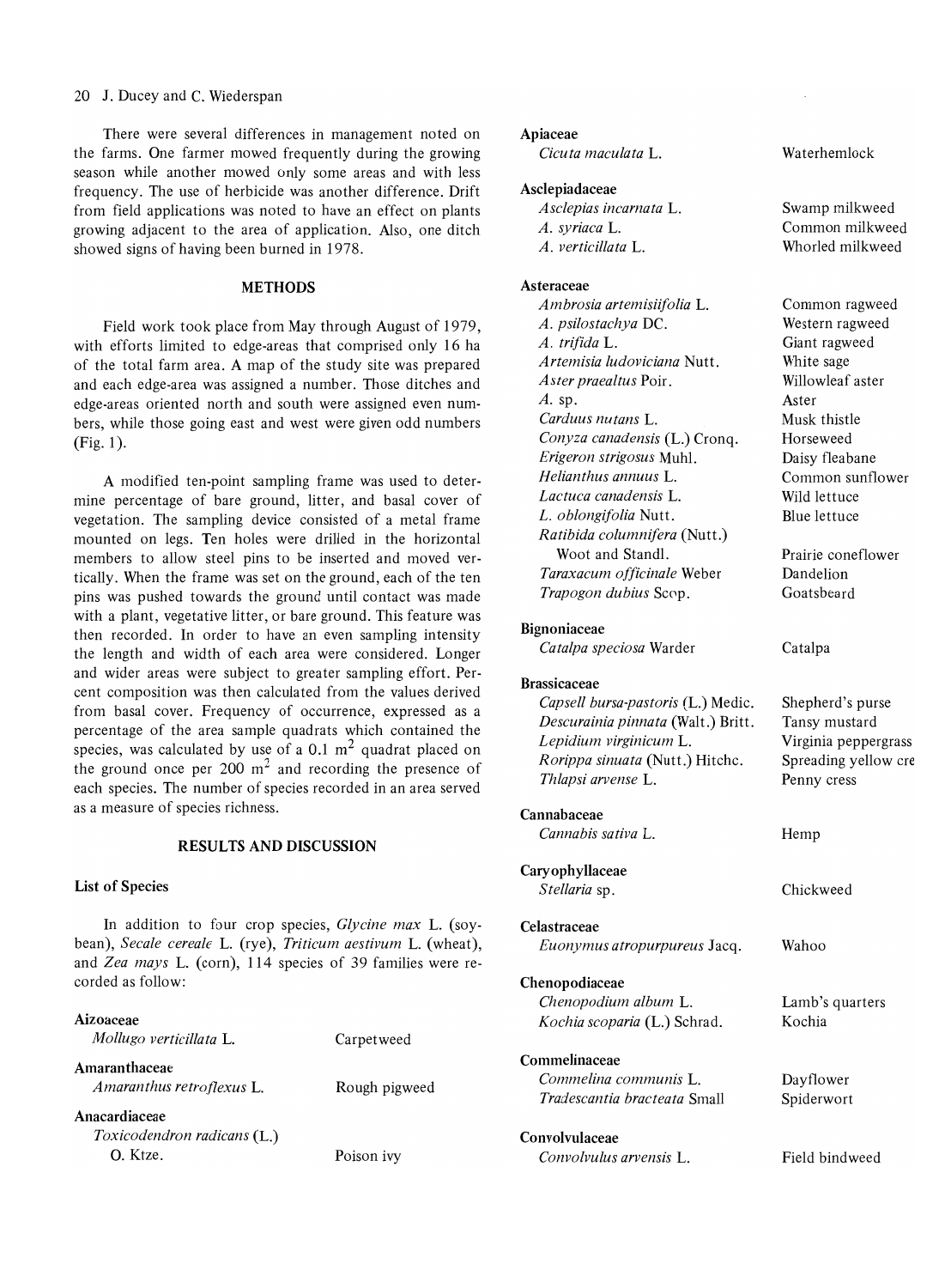#### Field edge and roadside vegetation 21

 $J$ uniperus virginiana L.

*Equisctum arvense L.* 

 $E_{Liphot}$  *Euphorbia maculata* L.

*Deslllanthus illinoensis* (Michx.) *Echinochloa crusgalli* (L.) *M saliva* L. Alfalfa *Eragrostis cilianensis* (All.)

*Allium canadense L.* Wild onion Gray Gray Sand dropseed *Po(vgonatum bif/orum* (Walt.) Ell. Solomon's seal S. *heterolepis* (Gray) Gray Prairie drapseed *Smilacina racemosa* (L.) Desf. False spikenard

Oleaceae *Rumex* sp. Dock *Fraxilllls pennsylvanica* Marsh. Green ash

*Plantago rugelii Dcne.* Rugel's plantain

*Agropyron canimum* (L.) Beauv. Slender wheatgrass *Rosa* sp. **Rose** Rose

| Jogwood |  |  |
|---------|--|--|
|         |  |  |

Yellow wood sorrel

**Cornaceae**<br>
Cornaceae **Cornaceae Cornaceae Cornaceae Cornaceae Cornaceae Cornaceae Cornaceae Cornaceae Cornaceae Cornaceae Cornaceae Cornaceae Cornaceae Cornaceae Cornaceae Cornaceae Cornac** *Comlls* sp. Dogwood *A. smithii* Rydb. Western wheatgrass *Agrostis stolonifera* L. Redtop cupressaceae . . . *Andropogon gerardii* Vitman Big bluest em *Bromus inermis Leyss.* Smooth brome Equisetaceae *B. japonicus* Thunb. Japanese brome<br> *Equisetum arvense* L. Field horsetail *B. tectorum L.* Downy brome *B. tectorum L.* Downy brome *E. lacvigatum* **A. Br.** Smooth horsetail *Carex* sp. Sedge *Cenchrus longispinus* (Hack.) Euphorbiaceae Fern Fern Field sandbur<br>Fuphorbia maculata L. Spotted euphorbia *Dicanthelium oligosanthes* Field sandbur *E.* sp. **Euphorbia Euphorbia Euphorbia (Shult.)** Gould **Small panicgrass** *D. wilcoxianum* (Vasey) Gould Fabaceae and Clark Wilcox panicum and Clark Wilcox panicum and Clark Wilcox panicum and Clark Wilcox panicum *Digitaria sanguinalis* (L.) Scop. MacM. Bundleflower Beauv. Beauv. Barnyard grass *Medicago lupulina* L. Black medic *Elymus canadensis* L. Canada wild rye *Melilotus alba* Desr. **White sweet clover** E. Mosher Stink grass *M. of.{icinalis* (L.) Lam. Yellow sweet clover *Hordeum jubatum* L. Foxtail barley *Strophostyles helveola* (L.) Ell. Wild bean H. *pusillum Nutt.* Little barley *Trijc)lium pratense* L. Red clover *Leersia oryzoides* (L.) Sw. Rice cutgrass T. *repens* L. White cover *Panicum virga tum* L. Switchgrass *Vicia americana* Muhl. American vetch *Phalaris arundinaceae* L. Reed canarygrass *V. villosa* Roth Hairy vetch *Poa pratensis* L. Kentucky bluegrass *Setaria faberi* Herrm. Chinese foxtail HydrophylIaeeae S. *glauca* (L.) Beauv. Yellow foxtail *Ellisia nyctelea* L. Waterpod S. *verticillata* (L.) Beauv. Bristly foxtail S. *viridus* (L.) Beauv. Green foxtail Lamiaceae *Spartina pectinata* Link. Prairie cordgrass *Nepcta cataria* L. Catnip *Sphenopholis obtusata* (Michx.) Scribn. Prairie wedgegrass Liliaceae *Sporobolus cryptandrus* (Torr.)

### Polygonaceae Moraceae *Polygonum arenastrum* Jord. *Morns alba* L. White mulberry ex Bor. Common knotweed *M. rubra* L. **Red mulberry** *P. ramosossimum* Michx. Bushy knotweed *P.* sp. Knotweed

Primulaceae Oxalidaceae *Lysimachia ciliata* L. Fringed loosestrife *Cyclis stricta* I.

Ranunculaceae Plantaginaceae *Anemone canadensis* L. Meadow anemone

Rosaceae Poaceae *Potentilla recta* L. Sulphur cinquefoil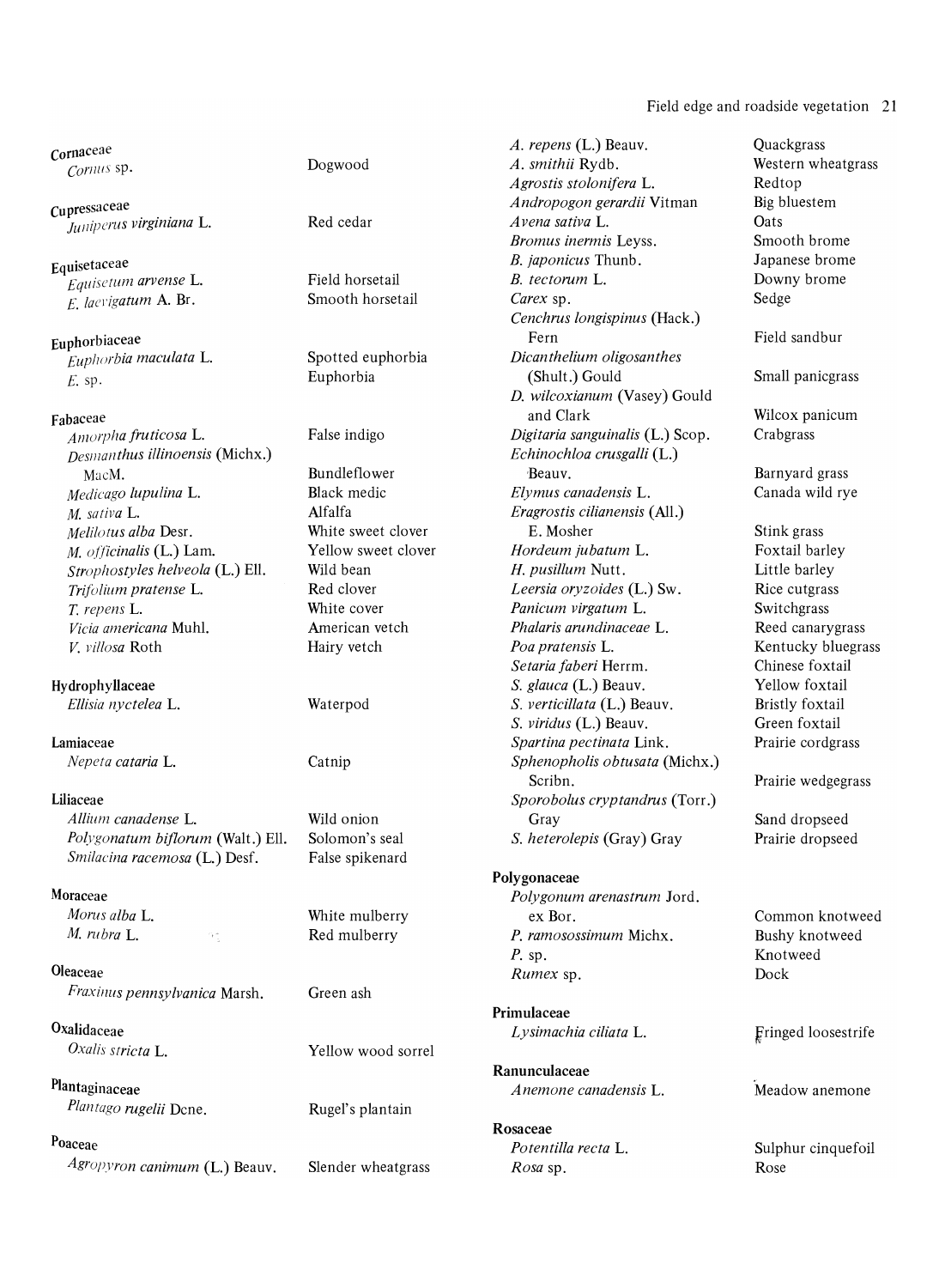### 22 J. Ducey and C. Wiederspan

| Rubiaceae                        |                        | <b>Vegetative Analysis</b>                                       |
|----------------------------------|------------------------|------------------------------------------------------------------|
| Galium aparine L.                | Catchweed bedstraw     |                                                                  |
|                                  |                        | The most common species were three grasses, smooth               |
| Salicaceae                       |                        | brome, Kentucky bluegrass, and big bluestem (Tables I and II).   |
| Salix interior (Rowlee) Cronq.   | Long-leaf willow       | Smooth brome was the only species recorded in every area. It     |
|                                  |                        | was also the most frequent species in the pasture (Table III).   |
| Solanaceae                       |                        | Analysis of the pasture showed it had 7.2% vegetative cover,     |
| Solanum carolinense L.           | Horse nettle           | litter was 92.4% of the cover, and bare ground was 0.4%.         |
| <b>Typhaceae</b>                 |                        | Differences were noted between the species composition           |
| Typha latifolia L.               | Common cattail         | within the edge-areas with some plants present in small num-     |
|                                  |                        | bers in some locations and absent or undetected in others.       |
| Ulmaceae                         |                        | These differences could be attributed to slope, soil type and    |
| Ulmus americana L.               | American elm           | texture, water holding capacity, available moisture, etc., and   |
|                                  |                        | management that could influence plant distribution and occur-    |
| Urticaceae                       |                        | rence. Physical barriers such as a ditch with steep side slopes  |
| Parietaria pensylvanica Muhl.    |                        | or standing water all or part of the year also would influence   |
| $ex$ Willd.                      | Pennsylvania pellitory | the presence of a species. These barriers meant an area was      |
| Urtica dioica L.                 | Stinging nettle        | inaccessible to farm machinery and could not be mowed. Also,     |
|                                  |                        | fence lines would prevent an area directly under the fence       |
| Verbenaceae                      |                        | strands from being mowed. The tall forbs, shrubs, and tree       |
| Phyla lanceolata (Michx.) Greene | Fog fruit              | saplings in such areas provided habitat suitable for wildlife    |
| Verbena bipinnatifida Nutt.      | Vervain                | and many birds had nest sites in this upright vegetation (Ducey) |
| V. bracteata Lag. and Rodr.      | Bracted vervain        | and Miller, 1980).                                               |
| V. stricta Vent.                 | Hoary vervain          |                                                                  |
|                                  |                        | Although sampling intensity differed with the size of an         |
| Violaceae                        |                        | area, several ditches were of similar size and thus equally      |
| Viola sp.                        | Wild violet            | sampled. Comparisons were made between three groups of           |

TABLE I. Number of species and frequency of occurrence (in percentage) in area sample quadrats which contained the species. Species are listed in order from most to least abundant.

|                         |                 |    |                                 |    |                          |    |                          |    |    |                          |    |                          | Area                     |                          |    |    |                          |                          |                          |    |    |                          |                |                 |
|-------------------------|-----------------|----|---------------------------------|----|--------------------------|----|--------------------------|----|----|--------------------------|----|--------------------------|--------------------------|--------------------------|----|----|--------------------------|--------------------------|--------------------------|----|----|--------------------------|----------------|-----------------|
| Species                 | 1               | 2  | 3                               | 4  | 5                        | 6  | 7                        | 8  | 9  | 10                       | 11 | 12                       | 13                       | 14                       | 15 | 16 | 17                       | 18                       | 19                       | 20 | 21 | 22                       | 23             | 25              |
| <b>Total Present</b>    | 12              | 17 | 17                              | 28 | 15                       | 20 | 10                       | 21 | 15 | 19                       | 19 | 6                        | 14                       | 21                       | 29 | 22 | 30                       | 11                       | 22                       | 34 | 30 | 11                       | 25             | 23              |
| Frequency               |                 |    |                                 |    |                          |    |                          |    |    |                          |    |                          |                          |                          |    |    |                          |                          |                          |    |    |                          |                |                 |
| <b>Bromus</b> inermis   | 20              | 50 | 25                              | 50 | 100                      | 60 | 100                      | 55 | 65 | 45                       | 30 | 95                       | 10                       | 85                       | 96 | 85 | 78                       | 20                       | 68                       | 20 | 75 | 90                       | 95             | 100             |
| Poa pratensis           | —*              | 40 | 65                              | 35 | 35                       | 35 | 35                       | 35 | 50 | 5                        |    | 5                        | 80                       | 5                        | 63 | 65 | 44                       | 50                       | 29                       | 13 | 27 | 15                       | 55             | 57              |
| Carex sp.               |                 | 15 | 40                              | 38 | 10                       | 35 | 10                       | 30 | 3  | 55                       | 15 | $\overline{\phantom{a}}$ | 20                       | 20                       | 23 | 35 | 40                       |                          | 28                       | 58 | 37 | 25                       | 23             | 10 <sup>1</sup> |
| Viola sp.               | $\qquad \qquad$ | 15 |                                 | 8  | 10                       | 10 | ---                      |    |    | 5                        | 30 | $\overline{\phantom{a}}$ | 10                       | 5                        | 10 | 15 | 10                       |                          |                          | 18 | 10 | 5                        | 2              | 10 <sup>1</sup> |
| Polygonum sp.           |                 |    | 5                               | 33 |                          | 3  | 3                        | 25 | 3  | 20                       | 30 | 25                       | 15                       | 35                       | 4  |    |                          | 30                       | 12                       | 23 | 15 | 15                       |                | 10 <sup>°</sup> |
| Oxalis stricta          | 8               | 50 | 20                              | 15 | 10                       | 15 |                          |    |    | 65                       |    | 15                       |                          | 15                       | 10 | 25 |                          |                          | 2                        | 20 |    |                          | $\overline{2}$ | 3               |
| Spartina pectinata      | 15              | 10 | 5                               | 3  |                          |    |                          | 10 |    |                          | 20 | 10                       | $\overline{\phantom{a}}$ | 5                        | 4  | 5  |                          |                          |                          | 23 |    |                          |                |                 |
| Rumex sp.               |                 |    |                                 | 18 | $\overline{\phantom{a}}$ | 5. | $\overline{\phantom{0}}$ | 30 | 3  | 5                        | 40 | 5                        | 15                       |                          |    | 10 |                          | 40                       |                          | 58 |    | 15                       |                |                 |
| Ambrosia artemisiifolia |                 |    |                                 |    | 30                       | 5  | 40                       | 3  | 28 | $\overline{\phantom{0}}$ | 25 |                          |                          | 5                        |    |    |                          |                          | 8                        | 18 | 10 | 5                        | 10             | 2(              |
| Amaranthus retroflexus  | 5               |    |                                 |    |                          | 5  |                          | 20 |    |                          | 25 | $\hspace{0.05cm}$        | 15                       | 10                       | 4  | 5  |                          | 20                       |                          |    |    |                          | 8              |                 |
| Hordeum jabatum         |                 |    |                                 | 5  |                          |    |                          |    | 15 | 15                       | -  | $\overline{\phantom{0}}$ | 60                       | $\overline{\phantom{0}}$ | 3  | 5  | 8                        | 60                       | 3                        |    |    |                          | 2              | -               |
| Cenchrus longispinus    |                 | 30 | $\hspace{0.1mm}-\hspace{0.1mm}$ | 5  | 15                       | 30 | 5                        |    | -  | 30                       |    |                          |                          | 5                        |    | 10 | $\overline{\phantom{0}}$ | 30                       |                          | 3  |    |                          |                |                 |
| Taraxacum longispinus   |                 |    |                                 | 8  | 5                        | 15 |                          | 3  | 30 | 5                        |    |                          | 20                       |                          |    | 30 |                          | 30                       |                          |    |    |                          |                |                 |
| Kochia scoparia         | 3               | 5  | 15                              |    |                          |    |                          | 15 | 3  |                          | 3  |                          |                          |                          |    | 10 | 5.                       | 10                       | $\overline{\phantom{0}}$ |    |    |                          | 2              |                 |
| Trifolium pratense      |                 |    |                                 |    |                          |    |                          |    |    |                          |    |                          |                          |                          | 15 | 35 | 4                        | $\overline{\phantom{m}}$ | 3                        | 5  | 3  | $\overline{\phantom{0}}$ | 2              |                 |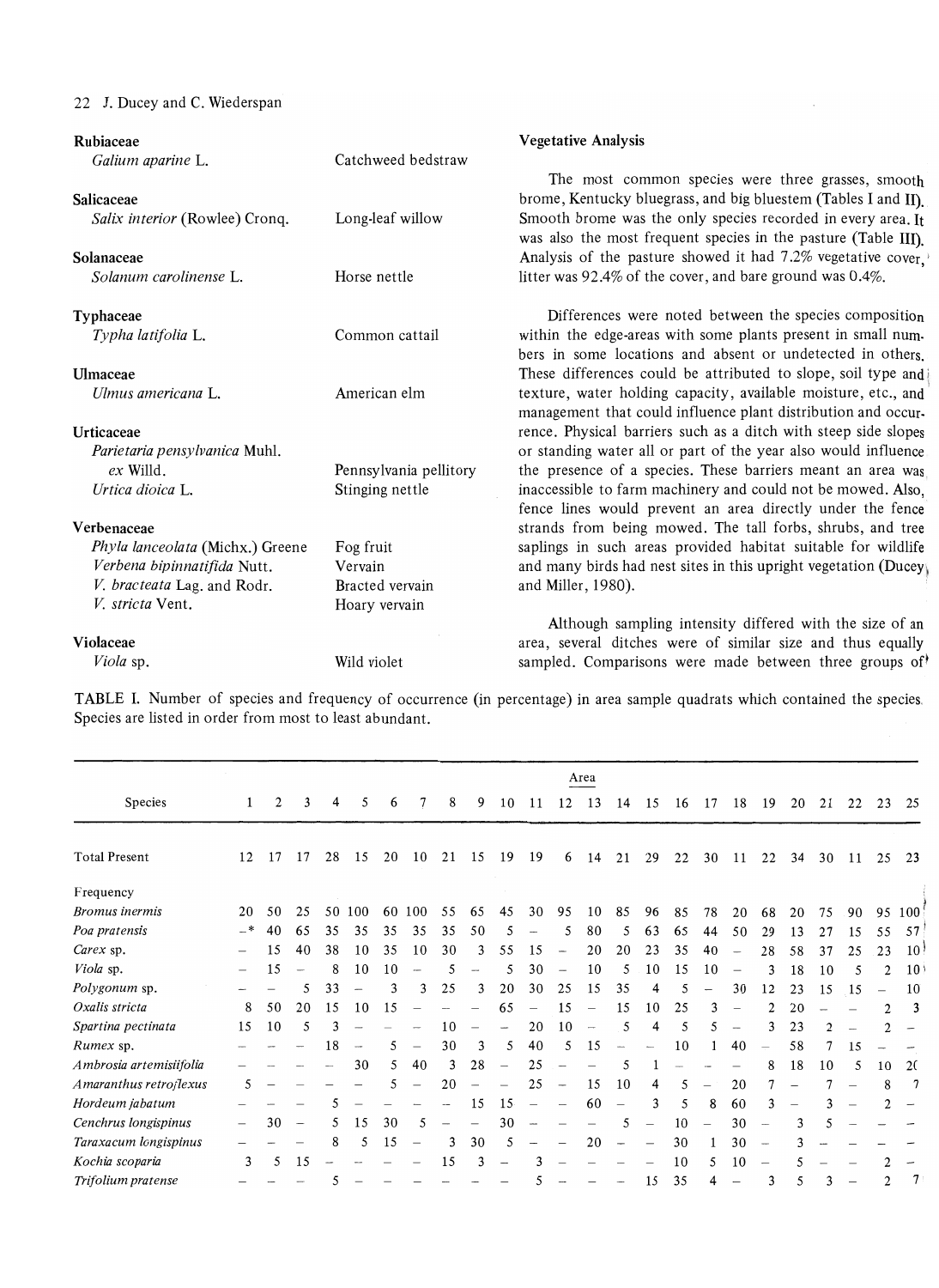# TABLE I. Continued.

|                         |    |                          |               |                          |                          |    |                          |                          |                          |        |                          |                          | Area                     |                          |                          |                          |                |                          |                          |                          |                          |                          |                          |                          |
|-------------------------|----|--------------------------|---------------|--------------------------|--------------------------|----|--------------------------|--------------------------|--------------------------|--------|--------------------------|--------------------------|--------------------------|--------------------------|--------------------------|--------------------------|----------------|--------------------------|--------------------------|--------------------------|--------------------------|--------------------------|--------------------------|--------------------------|
| Species                 | 1  | 2                        | 3             | 4                        | 5                        | 6  | 7                        | 8                        | 9                        | 10     | 11                       | 12                       | 13                       | 14                       | 15                       | 16                       | 17             | 18                       | 19                       | 20                       | 21                       | 22                       | 23                       | 25                       |
| Echinochloa crusgalli   |    | 5                        |               |                          | 10                       | 5  | 15                       | 23                       | $\overline{\phantom{0}}$ | 20     |                          |                          | 10                       |                          |                          | 6                        |                |                          |                          | 13                       |                          |                          |                          |                          |
| Anemone canadensis      |    | 5                        | 15            | 10                       | 5                        |    |                          | 3                        |                          |        |                          |                          |                          |                          | $\mathbf{1}$             | 5                        |                |                          |                          | 18                       |                          |                          |                          | 13                       |
| Medicago lupulina       |    |                          |               | $\overline{\phantom{a}}$ | 5                        |    |                          |                          |                          |        |                          |                          |                          |                          | 20                       | 30                       | 14             | $\overline{\phantom{a}}$ | 18                       | $\overline{\phantom{0}}$ | 3                        |                          | 22                       | 43                       |
| Elymus canadensis       | 30 |                          | 25            |                          |                          |    |                          | 3                        | $\overline{\phantom{0}}$ | 10     | 20                       | $\overline{\phantom{m}}$ | 10                       |                          | $\overline{\phantom{0}}$ |                          |                |                          | $\overline{\phantom{a}}$ | 8                        | $\overline{c}$           |                          |                          | $\overline{\phantom{0}}$ |
| Equisetum laevigatum    |    |                          |               | 8                        | $\overline{\phantom{0}}$ | 20 | $\overline{\phantom{0}}$ | 3                        |                          |        |                          |                          | $\overline{\phantom{0}}$ |                          | $\mathbf{1}$             | 15                       | 19             |                          |                          | $\overline{\phantom{0}}$ | 25                       |                          | 5                        |                          |
| Chenopodium album       |    | 5                        |               | $\overline{\phantom{0}}$ | $\overline{\phantom{a}}$ |    |                          | 3                        | $\overline{\phantom{0}}$ | 10     | $\overline{a}$           |                          |                          | 5                        | $\mathbf{1}$             | 15                       |                |                          |                          | 13                       |                          |                          |                          | 3                        |
| Andropogon gerardii     | 35 |                          | 5             |                          | 20                       |    |                          | 5                        | $\overline{a}$           |        |                          |                          |                          | 5                        | 3                        | $\overline{\phantom{0}}$ | 6              |                          |                          |                          |                          |                          |                          | F                        |
| Melilotus officinalis   |    |                          |               |                          |                          |    |                          |                          |                          |        |                          | $\overline{\phantom{0}}$ | 35                       | 5                        | $\mathbf{1}$             | 10                       |                |                          |                          | 3                        |                          |                          | 7                        | 3                        |
| Trifolium pratense      |    |                          |               |                          | 5                        |    | 5                        |                          |                          |        |                          |                          |                          | $\overline{\phantom{a}}$ | 28                       | 10                       | 1              |                          | $\overline{2}$           |                          | 2                        |                          |                          |                          |
| Convolvulus arvensis    |    |                          |               |                          | 5                        | 5  | 5                        |                          |                          |        |                          |                          |                          |                          | $\mathbf 1$              | $\overline{\phantom{0}}$ | $\overline{3}$ | $\overline{\phantom{0}}$ | 8                        | 18                       |                          |                          |                          |                          |
| Ambrosia psilostachya   |    |                          |               |                          |                          | 5  |                          |                          |                          |        |                          |                          |                          | 5                        | 4                        | $\overline{\phantom{a}}$ | 16             |                          | 3                        |                          | $\overline{2}$           |                          |                          | $\overline{7}$           |
| Lactuca canadensis      |    |                          |               | 3                        |                          |    |                          | 3                        |                          |        |                          |                          |                          | 5                        |                          | $\overline{\phantom{a}}$ | 4              |                          |                          | 3                        | $\overline{2}$           |                          | $\overline{\phantom{a}}$ | $\overline{7}$           |
| Lepidium virginicum     |    |                          |               | 3                        | $\overline{\phantom{a}}$ |    | 5                        | $\overline{\phantom{0}}$ | $\overline{\phantom{a}}$ | 5      | 15                       |                          |                          |                          |                          |                          |                |                          |                          | 10                       |                          |                          | $\overline{2}$           | $\overline{\phantom{0}}$ |
| Conyza canadensis       |    |                          | 10            | 3                        |                          |    |                          |                          |                          | 5      |                          |                          |                          | 5                        |                          |                          | 5              |                          |                          | 10                       |                          |                          |                          |                          |
| Verbena bracteata       |    |                          |               | 10                       | 5                        |    | 5                        |                          |                          |        | 5                        |                          |                          | 5                        |                          |                          |                |                          |                          |                          |                          |                          |                          | 7                        |
| Asclepias syriaca       | 3  |                          |               |                          |                          | 5  |                          | 8                        |                          |        |                          |                          |                          |                          |                          |                          | 14             |                          | $\overline{2}$           |                          |                          |                          |                          |                          |
| <b>Bromus</b> tectorum  |    | 5                        |               | 10                       |                          |    |                          |                          |                          |        |                          |                          |                          |                          | 3                        |                          | 1              |                          |                          |                          |                          |                          |                          | $\overline{7}$           |
| Setaria verticillata    | 35 | 5                        |               |                          |                          |    |                          | 13                       | <b>Letter</b>            | 35     | $\overline{\phantom{a}}$ |                          |                          |                          |                          |                          |                |                          |                          | 3                        |                          |                          |                          |                          |
| Hordeum pusillum        |    | 5                        |               |                          |                          | 5  | $\overline{\phantom{a}}$ | $\overline{\phantom{0}}$ | 3                        | 35     | 20                       |                          |                          |                          |                          |                          |                |                          |                          |                          |                          |                          |                          |                          |
| Phyla lanceolata        |    |                          |               |                          |                          |    |                          |                          |                          |        |                          |                          | 5                        |                          |                          |                          | 9              | 10                       | 5                        |                          | 2                        |                          |                          |                          |
| Lactuca oblongifolia    |    |                          |               |                          |                          |    |                          |                          |                          |        |                          |                          | 5                        |                          | $\mathbf{1}$             |                          |                |                          | $\overline{2}$           | 3                        |                          | 5                        |                          |                          |
| Plantago rugellii       |    |                          |               | 20                       | $\overline{\phantom{a}}$ | 5  |                          |                          | 5                        |        |                          |                          |                          |                          |                          |                          |                |                          |                          |                          | 2                        |                          |                          |                          |
| Setaria viridus         |    | 5                        |               | 3                        |                          |    |                          | 20                       |                          |        |                          |                          |                          |                          |                          |                          |                |                          |                          | 3                        | $\overline{2}$           |                          |                          |                          |
| Aster sp.               |    |                          |               |                          |                          |    |                          |                          |                          |        |                          |                          |                          |                          |                          |                          | 19             |                          |                          |                          | $\overline{c}$           | $\overline{\phantom{a}}$ | 3                        | 3                        |
| Erigeron strigosus      |    |                          |               | 5                        |                          |    |                          |                          |                          |        |                          |                          |                          |                          | $\mathbf{1}$             | $\overline{\phantom{a}}$ | $\mathbf 1$    |                          |                          |                          |                          | 10                       |                          |                          |
| Rosa sp.                | 3  |                          | 5             | 3                        |                          |    |                          |                          |                          |        |                          |                          |                          |                          |                          |                          |                |                          |                          |                          | 5                        |                          |                          |                          |
| Cannabis sativa         |    |                          | 45            |                          |                          |    |                          |                          |                          |        | 45                       |                          |                          |                          |                          |                          |                |                          |                          | 3                        |                          |                          |                          |                          |
| Digitaria sanguinalis   |    | 10                       | $\frac{1}{2}$ | 5                        |                          |    |                          |                          |                          | 25     | $\overline{\phantom{a}}$ |                          |                          |                          |                          |                          |                |                          |                          |                          |                          |                          |                          |                          |
| Ambrosia trifida        |    | $\overline{\phantom{0}}$ | 15            |                          |                          |    |                          |                          |                          |        | 5                        | $\overline{\phantom{a}}$ |                          | 5                        |                          |                          |                |                          |                          |                          |                          |                          |                          |                          |
| Panicum virgatum        | 20 | $\overline{\phantom{0}}$ |               |                          |                          |    |                          |                          | 3                        | $\sim$ |                          |                          |                          |                          |                          |                          |                |                          |                          |                          | $\overline{c}$           |                          |                          |                          |
| Leersia oryzoides       |    |                          |               |                          |                          |    |                          |                          |                          |        | 5                        | $\overline{\phantom{a}}$ |                          |                          |                          |                          |                |                          | 8                        | $\overline{\phantom{a}}$ |                          |                          | 2                        |                          |
| Potentilla recta        |    |                          |               |                          |                          | 5  |                          |                          |                          |        |                          |                          |                          | 5                        |                          |                          |                |                          |                          |                          |                          | 5                        |                          |                          |
| Agrostis stolonifera    |    |                          |               |                          |                          |    |                          |                          |                          |        |                          |                          |                          |                          |                          |                          |                |                          | $\overline{c}$           |                          | $\mathbf{2}$             | 10                       |                          |                          |
| Thlapsi arvense         |    |                          |               |                          |                          |    |                          |                          |                          |        |                          |                          |                          |                          | 1                        |                          | 1              |                          | $\overline{\phantom{0}}$ | 10                       | $\overline{\phantom{a}}$ |                          |                          |                          |
| Sphenopholis obtusata   |    |                          |               |                          |                          |    |                          |                          |                          |        |                          |                          |                          |                          | 1                        |                          | 9              |                          |                          |                          | 2                        |                          |                          |                          |
| Desmanthus illinoensis  |    |                          |               |                          |                          |    |                          |                          |                          |        |                          |                          |                          |                          |                          |                          | 20             |                          |                          |                          |                          |                          | 12                       |                          |
| Setaria glauca          |    |                          |               |                          |                          |    |                          |                          |                          | 5      | 20                       |                          |                          |                          |                          |                          |                |                          |                          |                          |                          |                          |                          |                          |
| Equisetum arvense       |    |                          | 15            | 8                        |                          |    |                          |                          |                          |        |                          |                          |                          |                          |                          |                          |                |                          |                          |                          |                          |                          |                          |                          |
| Verbena bipinnatifida   |    | 5                        |               |                          |                          |    |                          |                          | 18                       |        |                          |                          |                          |                          |                          |                          |                |                          |                          |                          |                          |                          |                          |                          |
| Eragrostis cilianensis  |    |                          |               |                          |                          |    |                          |                          |                          |        |                          |                          |                          | 5                        |                          | 15                       |                |                          |                          |                          |                          |                          |                          |                          |
| Parietaria pensylvanica |    |                          |               |                          |                          |    |                          |                          |                          |        | 5                        |                          |                          |                          |                          |                          |                |                          |                          | 10                       |                          |                          |                          |                          |
| Nepeta cataria          |    |                          |               |                          |                          | 5  |                          |                          |                          |        |                          |                          |                          |                          |                          |                          |                |                          |                          | 8                        |                          |                          |                          |                          |
| Helianthus annuus       |    |                          |               |                          |                          |    |                          |                          |                          |        |                          |                          |                          |                          |                          |                          |                |                          |                          |                          |                          |                          | $\overline{c}$           | 10                       |
| Descurainia pinnata     |    |                          |               |                          |                          |    |                          |                          |                          |        |                          |                          |                          |                          |                          |                          |                |                          |                          | ĸ<br>8                   |                          |                          |                          | 3                        |
| Polygonum ramosissimum  |    |                          |               |                          |                          |    |                          |                          | 55                       |        |                          |                          |                          |                          |                          |                          |                |                          |                          |                          |                          |                          |                          |                          |
| Strophostyles helvela   |    |                          | 35            |                          |                          |    |                          |                          |                          |        |                          |                          |                          |                          |                          |                          |                |                          |                          |                          |                          |                          |                          |                          |
| Secale cereale          |    |                          |               |                          |                          |    |                          |                          | 23                       |        |                          |                          |                          |                          |                          |                          |                |                          |                          |                          |                          |                          |                          |                          |
| Agropyron caninum       |    |                          |               |                          |                          |    |                          |                          |                          |        |                          |                          |                          |                          |                          |                          |                | 20                       |                          |                          |                          |                          |                          |                          |
| Vicia villosa           |    |                          |               | 10                       |                          |    |                          |                          |                          |        |                          |                          |                          |                          |                          |                          |                |                          |                          |                          |                          |                          |                          |                          |
|                         |    |                          |               |                          |                          |    |                          |                          |                          |        |                          |                          |                          |                          |                          |                          |                |                          |                          |                          |                          |                          |                          |                          |

-'Indicates no value.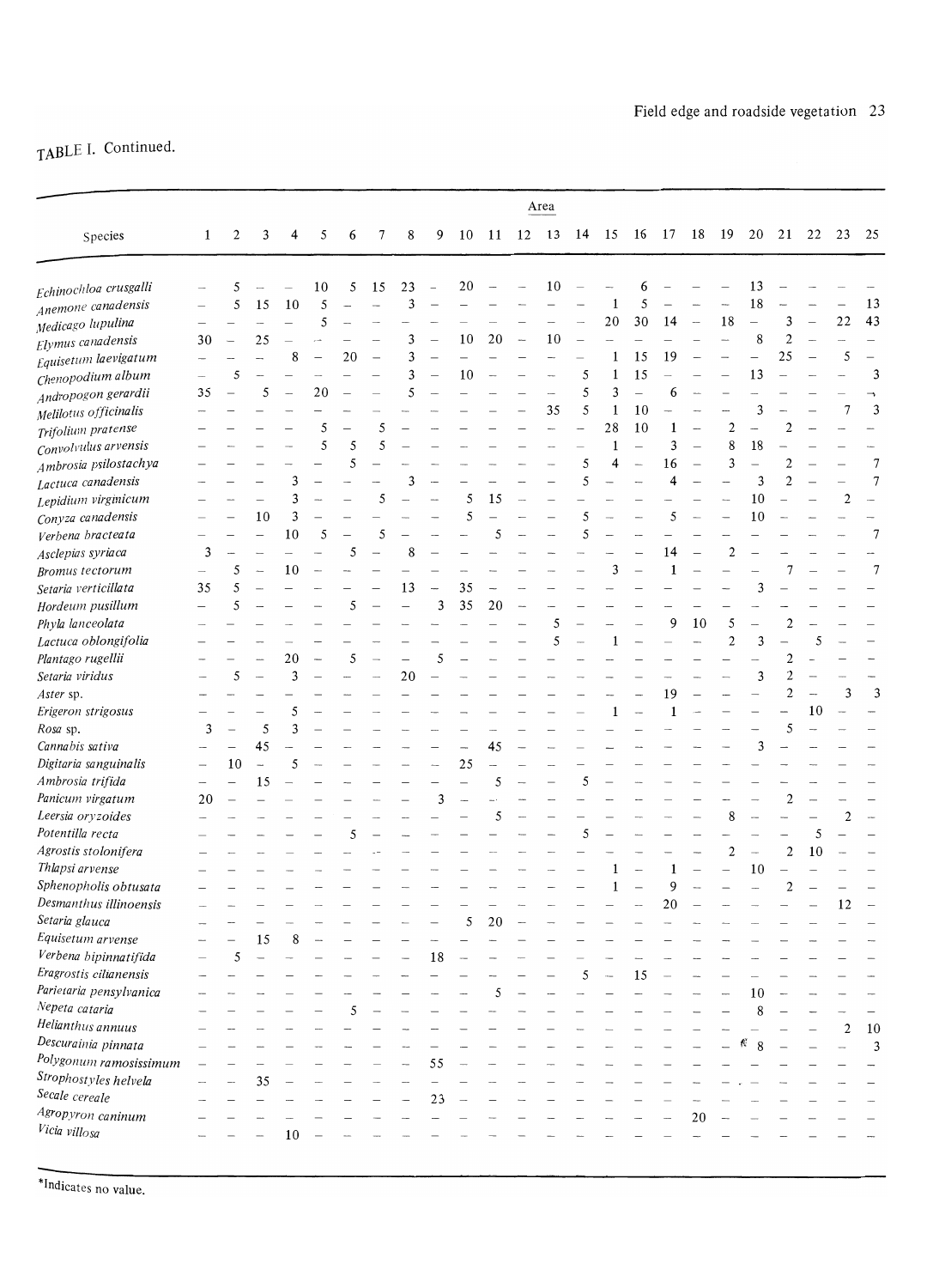#### 24 J. Ducey and C. Wiederspan

TABLE II. Percent basal vegetative cover for species with a cumulative value greater than 10%. Species are listed in order from most to least abundant.

|                        |                   |    |                |                |                |                |    |                |                          |                |    |                | Area |                |    |    |                         |                |    |    |    |    |    |    |
|------------------------|-------------------|----|----------------|----------------|----------------|----------------|----|----------------|--------------------------|----------------|----|----------------|------|----------------|----|----|-------------------------|----------------|----|----|----|----|----|----|
| Species                | 1                 | 2  | 3              | 4              | 5              | 6              | 7  | 8              | 9                        | 10             | 11 | 12             | 13   | 14             | 15 | 16 | 17                      | 18             | 19 | 20 | 21 | 22 | 23 | 25 |
|                        |                   |    |                |                |                |                |    |                |                          |                |    |                |      |                |    |    |                         |                |    |    |    |    |    |    |
| Bromus inermis         | 21                | 20 | 26             | 17             | 72             | 41             | 93 | 46             | 30                       | 44             | 12 | 75             | 3    | 59             | 29 | 44 | 30                      | 19             | 44 | 12 | 46 | 79 | 50 | 51 |
| Carex sp.              | 9                 | 8  | 7              | 7              | $-$ *          | 12             |    | 4              | $\overline{\phantom{a}}$ | 6              | 25 | 2              | 4    | 6              | 3  | 12 | 26                      | $\overline{2}$ | 23 | 26 | 36 | 17 | 3  | 4  |
| Poa pratensis          | $\hspace{0.02in}$ | 30 | 62             | 20             |                | 20             | 4  | $\overline{c}$ | 46                       | Δ              |    |                | 50   | T              | 26 | 16 | 16                      | 39             | 16 | 11 | 6  |    | 25 | 26 |
| Andropogon gerardii    | 44                | 10 | T              |                | 9              |                | 3  | 4              |                          |                |    |                |      | 6              | T  | -  | $\overline{2}$          |                |    | 11 |    |    |    |    |
| Polygonum sp.          |                   |    | $\overline{2}$ | 3              |                |                |    | 19             |                          |                | 13 | 2              | 3    | 19             |    |    |                         | 2              | T  |    |    |    |    |    |
| Cenchrus longispinus   |                   | 2  |                | 5              |                |                |    | 5              |                          | 2              | 11 |                |      |                | 1  | T  |                         | 3              |    |    |    |    |    |    |
| Rumex sp.              |                   |    |                |                |                | 3              |    |                |                          | 4              | 6  |                | 6    |                |    | T  |                         | $\overline{2}$ | 1  | 3  |    |    |    |    |
| Viola sp.              | T                 |    |                | T              |                |                |    |                |                          | $\overline{c}$ |    |                |      | T              |    |    |                         |                |    | 1  | T  |    |    |    |
| Hordeum jubatum        | T                 |    |                |                |                |                |    |                | $\overline{c}$           | Δ              |    |                | 8    |                |    |    | T                       | 5              |    |    |    |    |    |    |
| Taraxacum officinale   |                   |    |                | $\overline{c}$ |                | $\overline{2}$ |    | 8              |                          |                |    |                | 13   |                |    |    |                         | 21             |    |    |    |    |    |    |
| Kochia scoparia        |                   |    | T              |                |                |                |    | 5              |                          |                | 11 | $\sim$         |      |                |    | T  |                         |                |    | 11 |    |    |    |    |
| Oxalis stricta         |                   | 6  | T              |                |                |                |    |                |                          | 4              |    |                |      | $\overline{2}$ | T  | T  |                         |                |    |    |    |    |    |    |
| Agropyron smithii      |                   |    |                |                |                |                |    |                |                          |                |    | $\overline{c}$ |      |                |    |    | $\overline{\mathbf{c}}$ |                |    |    |    |    | 3  |    |
| <b>Bromus</b> tectorum |                   |    |                | 30             |                |                |    |                |                          |                |    | 15             |      |                | T  | 4  |                         |                |    |    |    |    |    |    |
| Medicago lupulina      |                   |    |                |                |                |                |    |                |                          |                |    |                |      |                | T  | T  | 5                       |                | 6  |    |    |    |    | 15 |
| Echinochloa crusgalli  |                   |    |                |                |                |                |    |                |                          | $\overline{c}$ |    | 5              | 1    | 3              | 1  |    |                         |                |    |    |    |    |    |    |
| Hordeum pusillum       |                   | 22 |                |                |                |                |    |                | 2                        | 13             |    |                |      |                |    |    |                         |                |    |    |    |    |    |    |
| Trifolium repens       |                   |    |                |                | $\overline{c}$ |                |    |                |                          |                |    |                |      |                | 13 |    |                         |                |    |    |    |    |    |    |
| Equisetum arvense      |                   |    | T              |                |                | 8              |    |                |                          |                |    |                |      |                |    |    |                         |                |    |    |    |    |    |    |
| Anemone canadensis     |                   |    |                | 3              |                |                |    |                |                          |                |    |                |      |                |    | T  |                         |                |    | 6  |    |    |    |    |
| Setaria verticillata   | 7                 |    |                |                |                |                |    | 3              |                          |                |    |                |      |                |    |    |                         |                |    | 9  |    |    |    |    |
| Chenopodium album      | 11                |    |                | T              |                |                |    |                |                          |                |    |                |      |                | T  |    |                         |                |    |    |    |    |    |    |
| Polygonum ramosissimum |                   |    |                |                | 15             |                |    |                |                          |                |    |                |      |                |    | 4  |                         |                |    |    |    |    |    |    |
| Spartina pectinata     |                   |    |                | 3              |                |                |    |                |                          |                |    | 14             |      |                |    |    |                         |                |    |    |    |    |    |    |
| Trifolium pratense     |                   |    |                |                |                |                |    |                |                          |                |    |                |      |                | 19 |    |                         |                |    |    |    |    |    |    |

\*Indicates no value.

T=Trace value of less than  $1\%$ .

edge-areas: (1) 1, 3, 19, and 21; (2) 15, 17, and 23; (3) 4, 5, 6, 7, 8, 9, 11, 14, 16, 20, and 22. The number of species present ranged from 6 to 34 (Table I). Area 6 was a roadside ditch with the low value; area 20, a roadside irrigation ditch, had the most species recorded. A comparison of the three groups showed that site  $21$  of group 1 had the high value of  $31$ species. This was a wide roadside ditch adjacent to Nebraska Highway 36. It was subject to only a single pass with a mower next to the shoulder of the road.

Species richness values for group 2 ranged from 27 to 32.

Site 17 had the highest number of species and was a wide road· side ditch. Area 20 of the group had 34 species and was a ditch with very steep sides and standing water in the bottom. Mowing was limited to a portion of the ditch that a sickle-bar mower operating from the road could reach. It was interesting that, area 8, north of and continuous with area 20, was similar in size and configuration, but only 21 species were recorded. The only apparent difference between the two was that area  $20<sup>h</sup>$  was adjacent to the organic farm while area 8 was adjacent to conventionally farmed fields. Herbicide drift from the adjacent corn field could have influenced plant species occurrence.

 $\mathbf{i}$